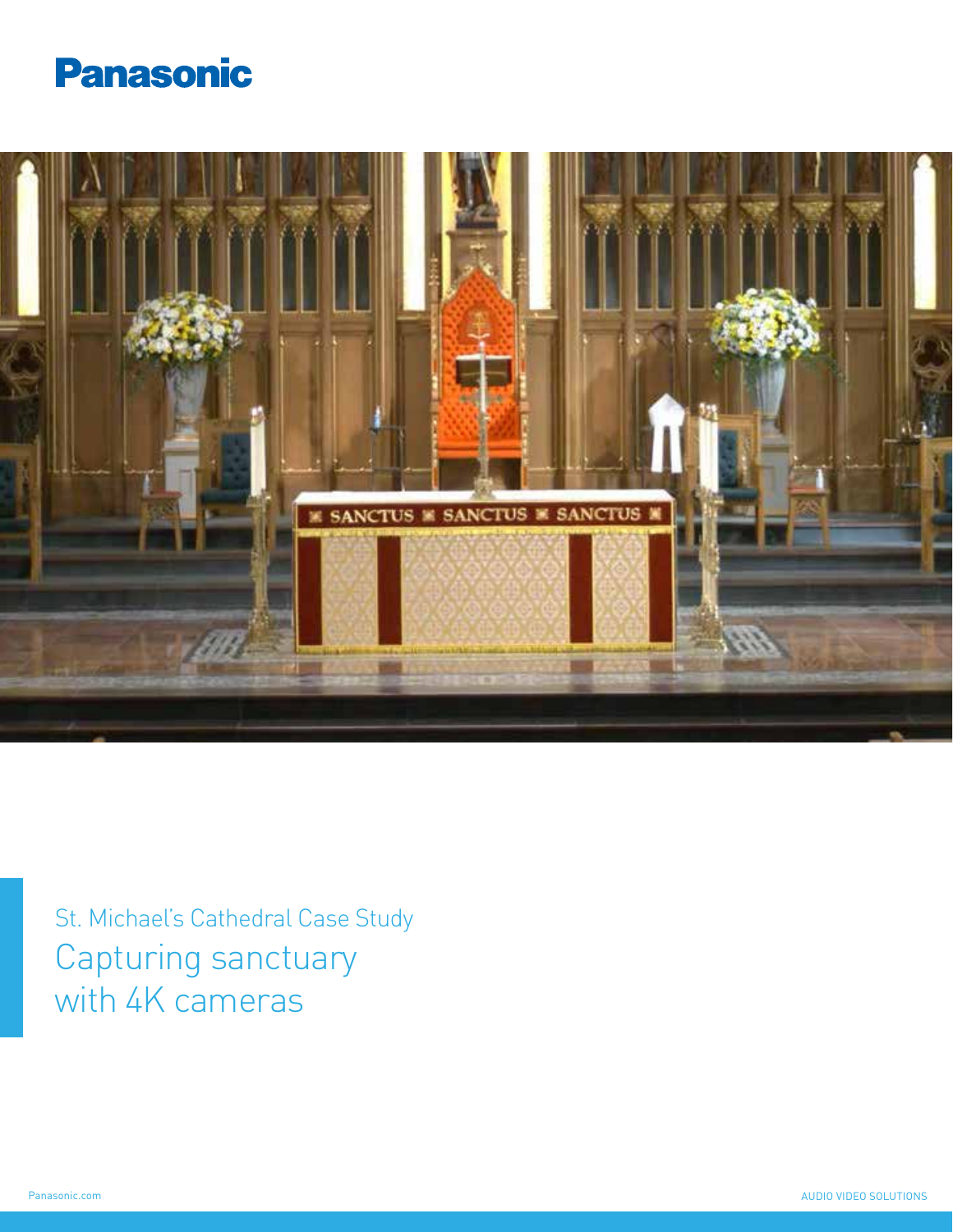## **Panasonic**

#### **C** CHALLENGE

When Canada entered its first lockdown in March 2020, the team that operates St. Michael's Cathedral in Toronto knew they'd have to overhaul their streaming system to more robustly broadcast online and continue to offer a place of sanctuary for their community. Beyond increasing network bandwidth, it was obvious the Cathedral needed to upgrade video quality in order to provide the best experience for their members. Now that their parish would worship and experience their historic building primarily through streaming, blurry images and unbalanced light, along with other limitations, would no longer suffice.

#### **Q** SOLUTION

Working with audio visual solution specialists Cinema Stage, the teams decided to enlist a collection of 4K Panasonic camera solutions to meet their various needs. St. Michael's Cathedral is now equipped with three AWUE150WPJ8, two AWUE150KPJ8, and one AWHE130KPJ8 PTZ camera, one AVUHS500PJ 4k/12G production Switcher and one AWRP150GJ PTZ Controller – six cameras in total to capture the magnificence of the 173-year-old historic building.

#### **GRESULT**

With detailed planning and a push from Panasonic to quickly get Cinema Stage the cameras they needed to complete the project, St. Michael's Cathedral was able to switch to an upgraded camera networking without any downtime. This new system supported 4,000 virtual visitors a day, with more for Sunday service. The larger sensors in the upgraded, 4K cameras mitigated the lighting issues created by the large windows and bright altar the previous cameras were unable to capture properly. Similarly, the increased resolution has given the team at St. Michael's more flexibility to zoom in on speakers at the altar and other points of interest around the Cathedral without losing image clarity.

For members of a community, houses of worship have always been a sanctuary – a space that is always open and available to everyone. That is especially true during trying times, when people need that feeling of safety and security most. That's why, when St. Michael's Cathedral Basilica in Toronto closed its doors amidst the global pandemic in 2020, its team, under the direction of His Eminence Thomas Cardinal Collins and the Archdiocese of Toronto, knew it needed to redefine what it meant to be there for the community in difficult times.



Previously, the cathedral had broadcast its Sunday Masses online. But the system was not nearly robust enough to achieve their vision for an online platform.

"When the lockdown started in March of 2020, we started streaming every day," said Sheryar Malik, Systems Administrator at St. Michael's Cathedral. "That's when my nerves really started to kick in because we weren't really built for this."

And bandwidth wasn't the only issue. The St. Michael's team had previously installed cameras for broadcasting services but were unhappy with the results: Low-resolution images, poor contrast, issues with zoom and focus, and overall quality had been below their standards. To remedy the issue, they began working with Audio Visual Engineer Mark Webster and his team at Cinema Stage.

"One of the key problems is that the lighting levels change so dramatically because of the large stained-glass windows," Webster said. "As Covid started, broadcasting was becoming more important, and our existing system wasn't quite meeting our expectations."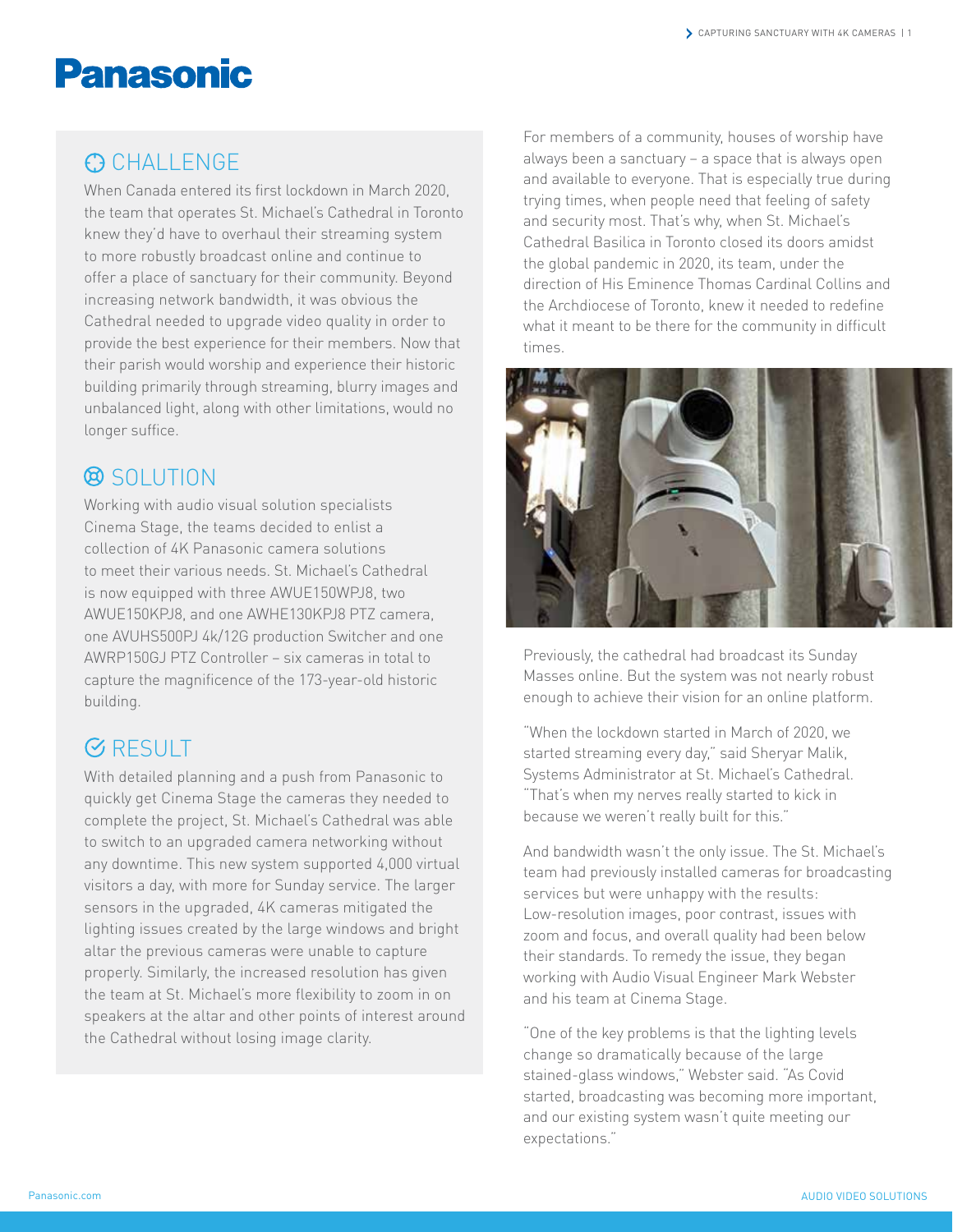## **Panasonic**



#### Capturing the brilliance

Along with the drastic shifts in lighting were challenges presented by the bright white altar that is the backdrop of many of the shots. The previous camera system, installed in 2016, was unable to balance the brilliant brightness of the altar with its surroundings and – even worse – those speaking in front of it. The result was a loss in clarity and detail as the cameras failed to capture the specific details that make St. Michael's a grand and unique place to worship.

"The previous cameras would either focus on the altar and darken everything around it, or they would adjust to the surrounding area and the altar would become dim," Malik said.

As St. Michael's began discussing how to address these issues with Webster and his Cinema Stage team, they explored various options for suppliers. Webster was determined to stick to a single, reliable provider he knew he could trust to meet the standards for the project.

"I immediately went to Panasonic," he said. "A Panasonic product has extremely good longevity and track record, and since we were receiving four thousand views a day and the expectations were extremely high, the system has to work. So many people depend upon it."

#### Finding balance

The first decision was to replace the current 1080p system with 4K technology. While high-end, modern 1080p systems would still offer a sensor upgrade, the goals of the project coupled with the specific challenges of light and space presented by the historic building called for a true upgrade in this technology. One major impact the increased resolution offered was the flexibility to zoom across the large cathedral.

"The space is really large, and for some of the distances we needed to cover, we wanted a really good zooming capability," Webster said.

For both groups, one of the key factors in selecting Panasonic cameras was their longevity.

"There was a sense that 4K was the future," he said. "So, it made more sense to invest in that now instead of getting another set of 1080p cameras that we'd regret in the near future."

Ultimately, the teams decided to enlist a series of Panasonic camera solutions to meet their various needs. St. Michael's Cathedral is now equipped with three AWUE150WPJ8, two AWUE150KPJ8, and one AWHE130KPJ8 PTZ camera, one AVUHS500PJ 4k/12G production Switcher and one AWRP150GJ PTZ Controller – six cameras in total to capture the magnificence of the 173-year-old historic building

We get good comments from our viewers, but we were predominantly contacted by the other parishes asking us what system the Cathedral was using that looked so amazing. A good amount of those parishes went with Panasonic cameras as well. **f**<br>
We g<br>
view good amount of those parishes went<br>with Panasonic cameras as well.<br>Sheryar Malik

Systems Administrator St. Michael's Cathedral